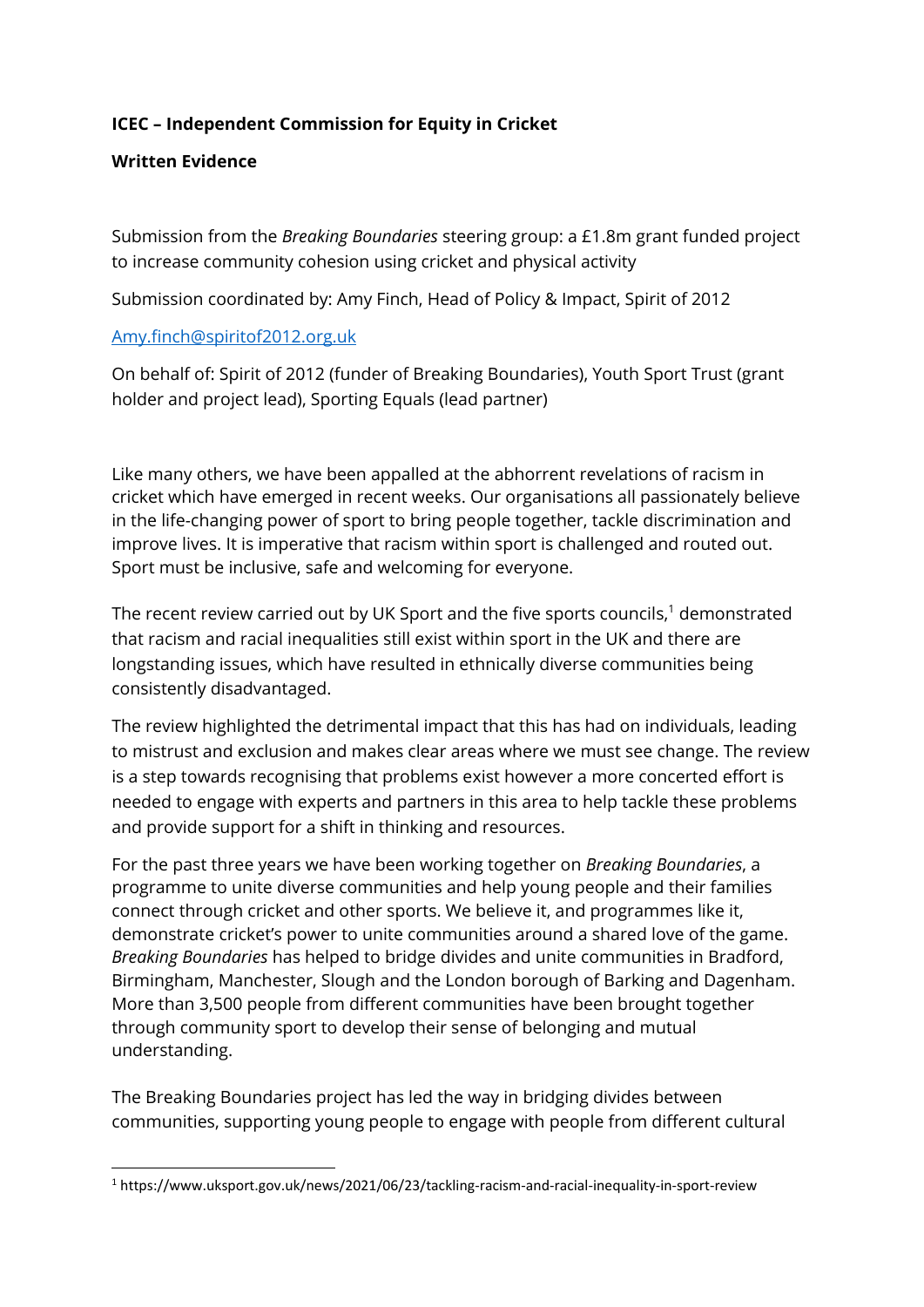and religious background, helping to build friendships and a sense of belonging within communities. Projects like these are however just the start of a sector wide approach necessary to help support social impact and equitable inclusion of communities. Greater support for similar citywide projects would help utilise the power of cricket to make change in communities, and in institutions.

# **A) Talent Pathways**

# *Why do you think there is a lack of progression into the men's professional game for minority ethnic cricketers including Black and South Asian players and how can this be addressed? Do you think this pattern is also reflected in the women's professional game? If so, please explain why you think that is the case?*

*Breaking Boundaries* was not designed to increase the number of cricketers from minoritized ethnic backgrounds taking part in the professional game, but we know that the cricket clubs and foundations who were involved in the project (both during the design and delivery phase) saw this as a potential, long term by-product.

The *Breaking Boundaries* team carried out a consultation with young people involved in the project in January 2022. They strongly believed that if you are from a minoritized ethnic background, you will not get the same opportunities or life chances as your white counterparts. They argued that wider societal levels of racism and discrimination have a ripple affect into sectors like sport.

Several respondents to our consultation felt that discrimination in cricket was pervasive, and were reluctant to report things for fear of it not being dealt with or it not given any importance. Some young people highlighted how vulnerable they sometimes feel and questioned what support victims or witnesses like themselves would be given if they shared concerns. These experiences in themselves may be causing barriers to progression in the game.

Alongside this many young people in our consultation felt alienated, and that they do not get the same opportunities as their white counterparts. This perception itself is worrying, regardless of its "objective" accuracy. Pathways need to be visible and those responsible for progressions need to look at wider strategies around local engagement and equality of access to opportunities.

The importance of local projects and initiatives like *Breaking Boundaries* which bring different people together can have a big positive impact at bringing young people together and building bridges caused by wider societal divides. However these types of projects need resource over the longer term with formalised partnerships supporting integration of groups through sporting activities to effect sector wide change.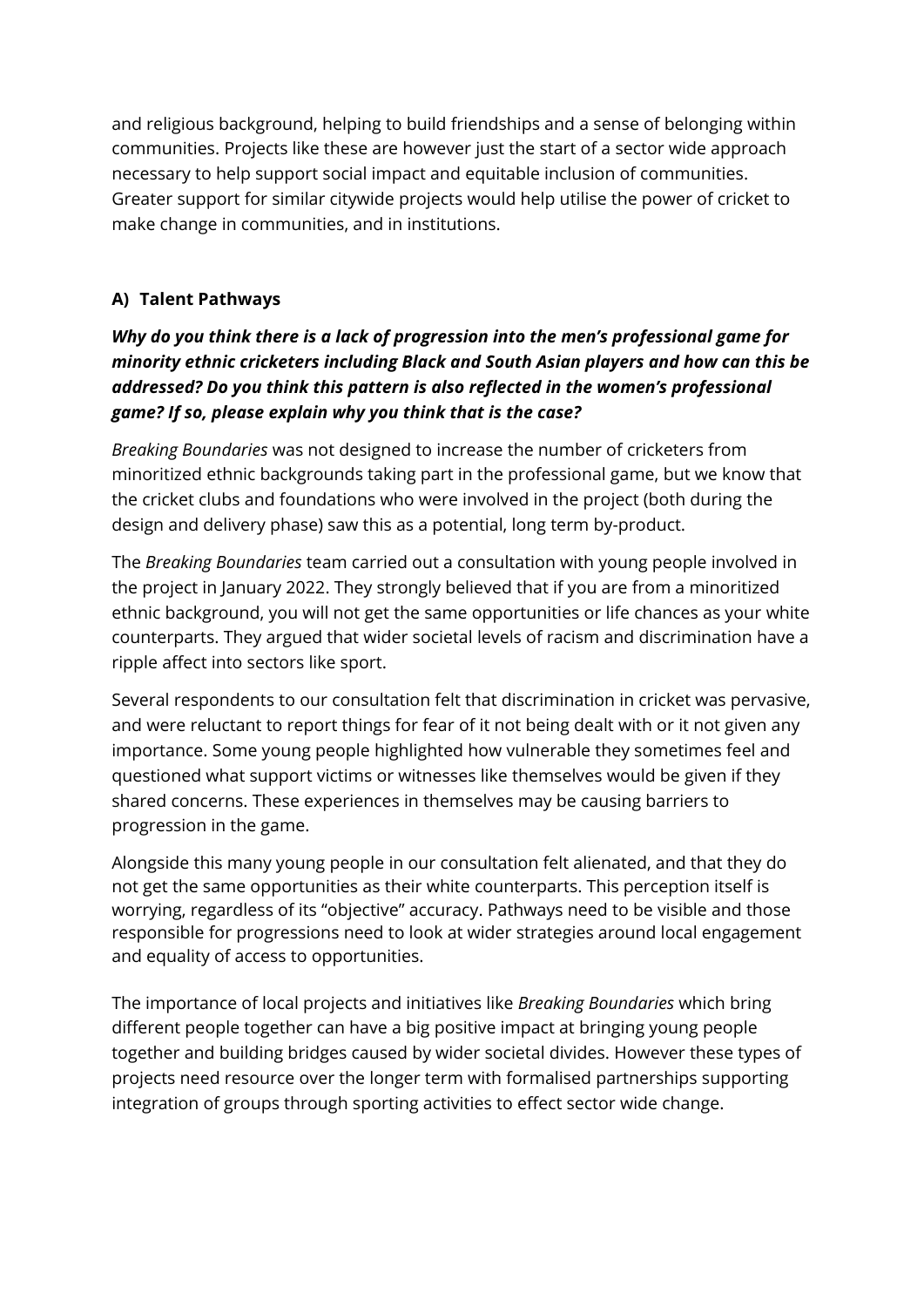Sporting Equals research in the past has found that informal sport structures exist for Black and Asian players which are not part of mainstream structures. This is something the ECB discussed during the planning phase for *Breaking Boundaries.*

These separate structures have been set up as a result of some communities feeling unable to engage with more formalised club structures, which further perpetuates the lack of progression and opportunity for young people within these clubs. More therefore needs to be done to support greater collaboration between partners supporting local level community groups enabling pathways and opportunities into the professional game.

Grassroots communities often feel token gestures are provided by way of representation or policy discharging responsibilities without the commitment and desire needed to effect system change.

## **B) Culture**

# *6.How would you describe the culture of cricket? Please use evidence and examples to describe why you have reached your conclusions. If you cite examples, please indicate how recently they took place.*

In late 2021, in the wake of Azeem Rafiq's testimony about his experiences of racism, Sporting Equals staff offered to lead a discussion with young people at each of the community partners working on *Breaking Boundaries,* reflecting on their own experiences of racism in sport. There is no doubt that the publicity surrounding Rafiq's experiences had left young people searching for an avenue to share their own thoughts about racism in sport in general, and negatively affected perceptions of the culture of cricket in particular.

Some comments in the consultation which reflect the culture of sport including cricket are given below:

*'In light of BLM, I feel that Asians in particular are seen as 'fair game', 'Oh it's just Asians' and this perhaps had led to the indigenous community behaving towards them differently'*

*'A couple of times on the pitch and once in the changing room when I overheard a guy being like ...All these monkeys jumping all over us'*

*'No one likes to think of themselves as being unfair, discriminatory or racist, but we all have some sort of prejudices and we need to be aware of these prejudices, it's only when we act on these prejudices that disadvantage or racism happens'*

*'We need people coming out of the woodwork to talk about these issues and but who are these and are we speaking to the very grass roots, coaches, volunteers, parents who see this in everyday life'*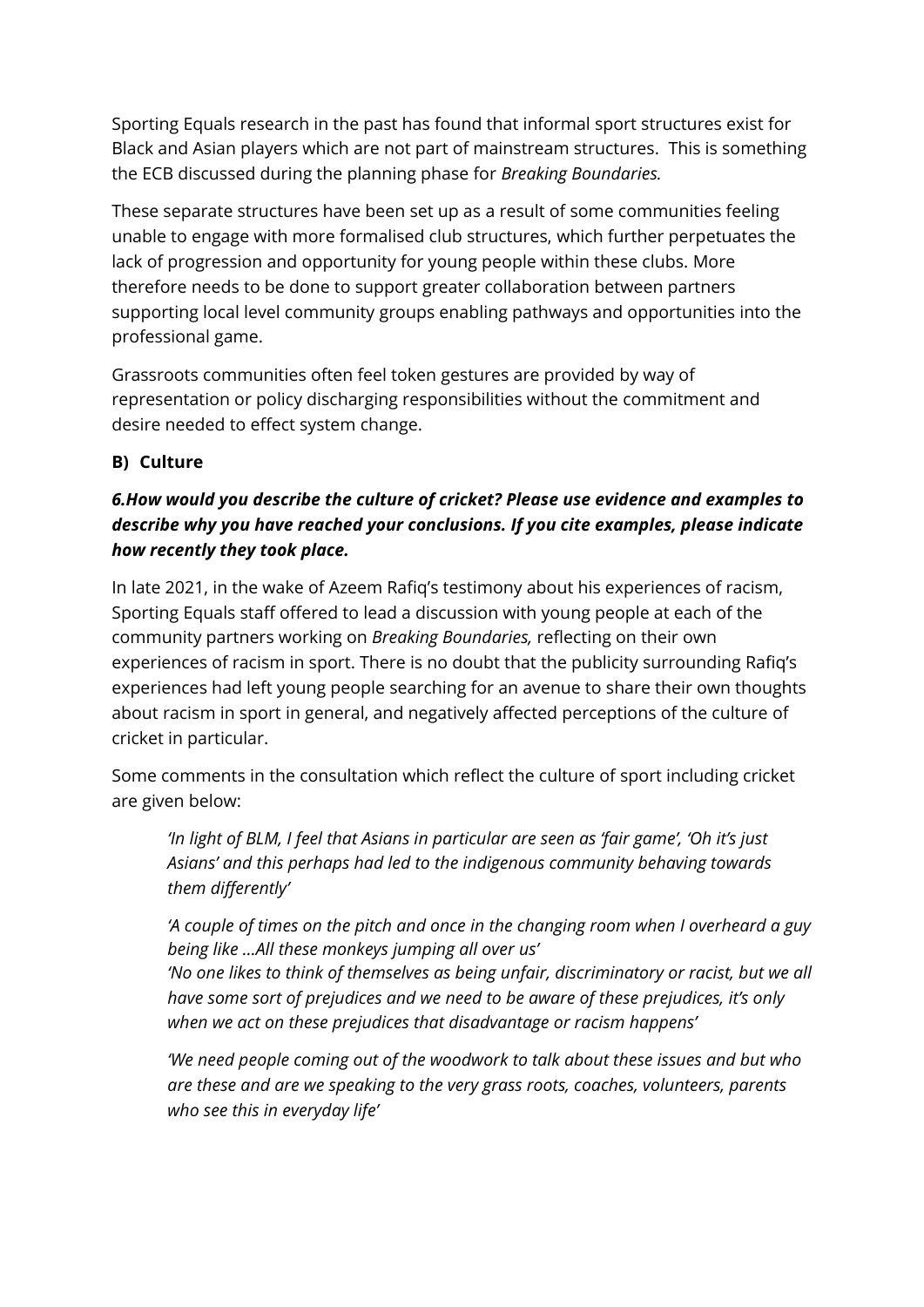*' 'We always do well for our club but some of our teammates when they get selected for district or county teams don't get treated fairly, you must be much better than white teammates to get opportunities'*

'Racism was still rife in society but was not as apparent or as one young person said, '*as in your face as it used to be*'.

A separate survey carried out by Sporting Equals with community networks about sporting 'banter<sup>'2</sup> and the extent to which this may, or may not, on occasions involve racism was initiated in response to the extensive media coverage regarding the use of 'banter' in sport. Sporting Equals received 102 responses to the survey, with 90% of respondents saying that in their experience, racism is sometimes disguised as 'banter' by people involved in the sport and physical activity sector. This is worrying and highlights that the culture of sport as a whole need to change.

No specific research is available around cricket and how sporting 'banter' impacts on individuals at all levels, with Rafiq's experiences demonstrating the challenges the sector and sports providers face. The importance of local projects and initiatives like *Breaking Boundaries which* bring different people together can have a big positive impact at bringing young people together and building bridges caused by wider societal divides.

# **C) Good Practice**

## *(11) Please provide any examples/evidence of initiatives that have delivered improved equity in cricket or other professional sports, and explain why you think they were successful.*

We believe that cricket at a grassroots level has a powerful role to play in bridging divides. *Breaking Boundaries*, and projects such as Lord Taverner's Wicketz, are working in partnership with local communities. They run fun activities, reaching out to people who have not traditionally taken part, and prioritise social time as well as physical activity. The [Power of Sport](https://www.belongnetwork.co.uk/) toolkit, produced by Belong is a model for how to design and evaluate activities that aim to improve cohesion and integration, and we would urge more organisations to adopt the approaches it outlines.<sup>3</sup>

However, both established and emerging good practice at a community level is fundamentally undermined by failures at an institutional level to understand the extent of racism and discrimination, to tackle it robustly and to demonstrate publicly that cricket is inclusive for all.

<sup>2</sup> Sporting Equals Banter Survey, 2021

<sup>&</sup>lt;sup>3</sup> Spirit of 2012 and Sport England funded the production of the toolkit in 2020-21.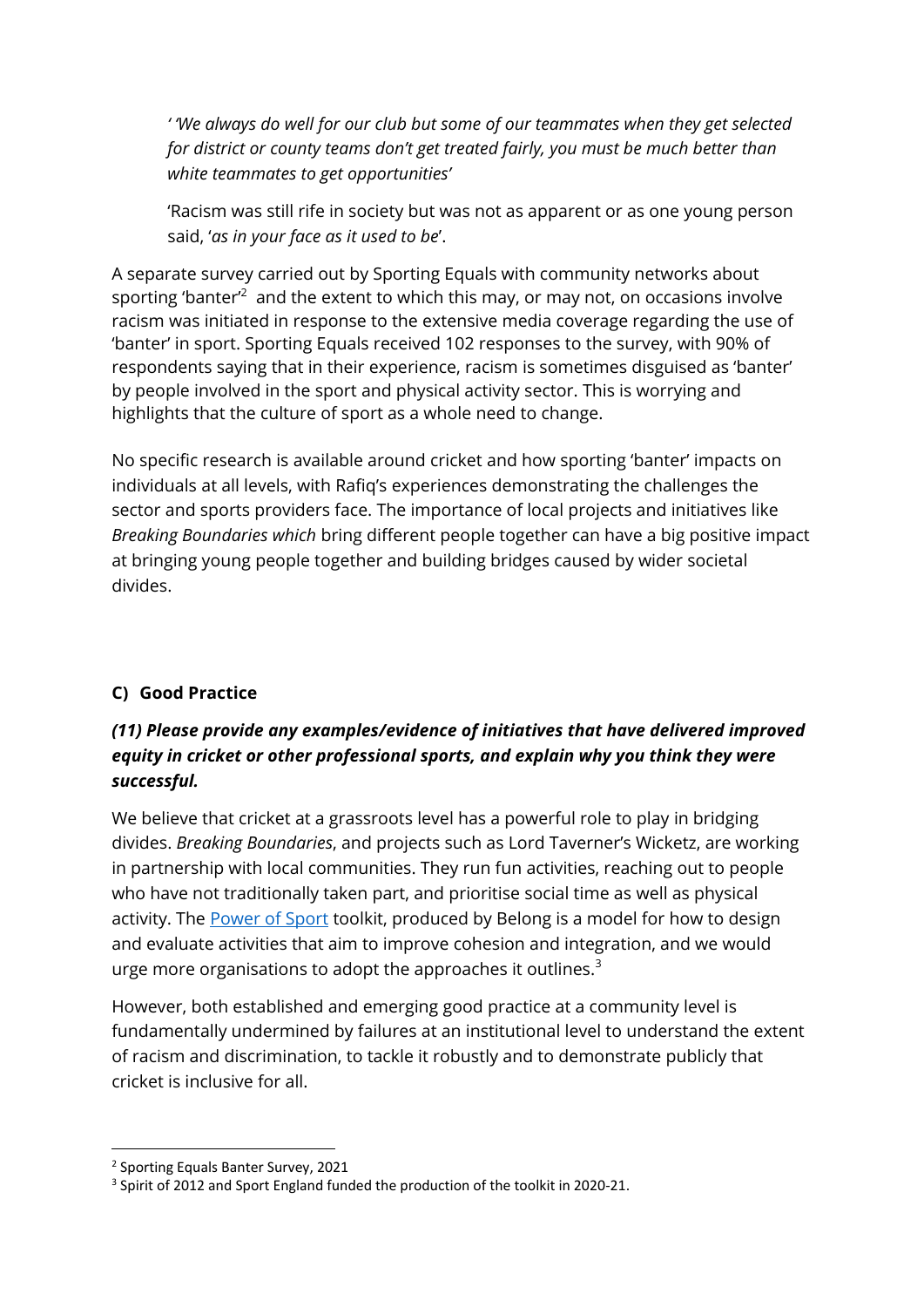Spirit of 2012 launched the funding round that led to Breaking Boundaries in 2017 because we knew that cricket had the potential to build common ground between communities that all enjoyed the game, but were in some cases participating in it separately, rather than together. Our aim was to use the catalyst of the Cricket World Cup, held in England and Wales in 2019, and the successes of the Women's Team to inspire young people to take part in a way that purposefully brought together people from different communities and backgrounds. From the outset, we were keen to explore how community cricket clubs might better open themselves up to communities with a proud cricketing heritage, but who were underrepresented within the formal structures of the game, and also how non-cricketing venues might use cricket as a starting point for meaningful social mixing across divides.

However, before you can get to better understanding and friendship, you must have psychological safety and freedom from discrimination. Whilst this project was never intended to reach out to and change the minds of those with entrenched racist beliefs, it was clear from the outset that working in communities with historic tensions would potentially expose participants from minoritized ethnic communities to difficult conversations and experiences.

We have developed a number of resources for project teams to use in order to facilitate conversations with confidence, using cricket as a tool to improve social integration and cohesion. These include:

Faith Guide - [https://ystcms.youthsporttrust.org/media/3ryakpnq/breaking-boundaries](https://ystcms.youthsporttrust.org/media/3ryakpnq/breaking-boundaries-faith-guide-pdf.pdf)[faith-guide-pdf.pdf](https://ystcms.youthsporttrust.org/media/3ryakpnq/breaking-boundaries-faith-guide-pdf.pdf)

- Community Champion handbook [https://www.youthsporttrust.org/media/cwejfksl/community-champion](https://eur02.safelinks.protection.outlook.com/?url=https%3A%2F%2Fwww.youthsporttrust.org%2Fmedia%2Fcwejfksl%2Fcommunity-champion-handbook.pdf&data=04%7C01%7Cjennie.jordan%40youthsporttrust.org%7C9afc0dd57fbe43ddb3a508da1de95870%7C1edf6d8569a74432ab4c4f127bbfeedd%7C0%7C0%7C637855185297147185%7CUnknown%7CTWFpbGZsb3d8eyJWIjoiMC4wLjAwMDAiLCJQIjoiV2luMzIiLCJBTiI6Ik1haWwiLCJXVCI6Mn0%3D%7C3000&sdata=zZIlm6Vpazk1Saogs2VSx9l%2BXNqv8V25BCOmi9MwqU0%3D&reserved=0)[handbook.pdf](https://eur02.safelinks.protection.outlook.com/?url=https%3A%2F%2Fwww.youthsporttrust.org%2Fmedia%2Fcwejfksl%2Fcommunity-champion-handbook.pdf&data=04%7C01%7Cjennie.jordan%40youthsporttrust.org%7C9afc0dd57fbe43ddb3a508da1de95870%7C1edf6d8569a74432ab4c4f127bbfeedd%7C0%7C0%7C637855185297147185%7CUnknown%7CTWFpbGZsb3d8eyJWIjoiMC4wLjAwMDAiLCJQIjoiV2luMzIiLCJBTiI6Ik1haWwiLCJXVCI6Mn0%3D%7C3000&sdata=zZIlm6Vpazk1Saogs2VSx9l%2BXNqv8V25BCOmi9MwqU0%3D&reserved=0)
- Conversation prompt cards [https://www.youthsporttrust.org/media/tnubvuzs/conversation-prompt](https://eur02.safelinks.protection.outlook.com/?url=https%3A%2F%2Fwww.youthsporttrust.org%2Fmedia%2Ftnubvuzs%2Fconversation-prompt-cards.pdf&data=04%7C01%7Cjennie.jordan%40youthsporttrust.org%7C9afc0dd57fbe43ddb3a508da1de95870%7C1edf6d8569a74432ab4c4f127bbfeedd%7C0%7C0%7C637855185297147185%7CUnknown%7CTWFpbGZsb3d8eyJWIjoiMC4wLjAwMDAiLCJQIjoiV2luMzIiLCJBTiI6Ik1haWwiLCJXVCI6Mn0%3D%7C3000&sdata=ZOmf9jbzkfcxrB79NID1WEikFDjrYLpvXe8ShebpjCM%3D&reserved=0)[cards.pdf](https://eur02.safelinks.protection.outlook.com/?url=https%3A%2F%2Fwww.youthsporttrust.org%2Fmedia%2Ftnubvuzs%2Fconversation-prompt-cards.pdf&data=04%7C01%7Cjennie.jordan%40youthsporttrust.org%7C9afc0dd57fbe43ddb3a508da1de95870%7C1edf6d8569a74432ab4c4f127bbfeedd%7C0%7C0%7C637855185297147185%7CUnknown%7CTWFpbGZsb3d8eyJWIjoiMC4wLjAwMDAiLCJQIjoiV2luMzIiLCJBTiI6Ik1haWwiLCJXVCI6Mn0%3D%7C3000&sdata=ZOmf9jbzkfcxrB79NID1WEikFDjrYLpvXe8ShebpjCM%3D&reserved=0)

Sporting Equals used its 'Making Equals' model deliver cultural awareness, respect and inclusion training to young people as part of the wider *Breaking Boundaries* training. The training acts as a mechanism to challenge thoughts and tackle unconscious bias alongside supporting people to engage with people who they would not otherwise meet. The activities help build mutual trust, respect and understanding between groups, once people are engaged and talking to each other, sport can then be used as a mechanism to build friendships, trust and a sense of belonging.

Partnership working is integral to *Breaking Boundaries*, and should be built into any project that aims to address diversity and inclusion through cricket. The programme has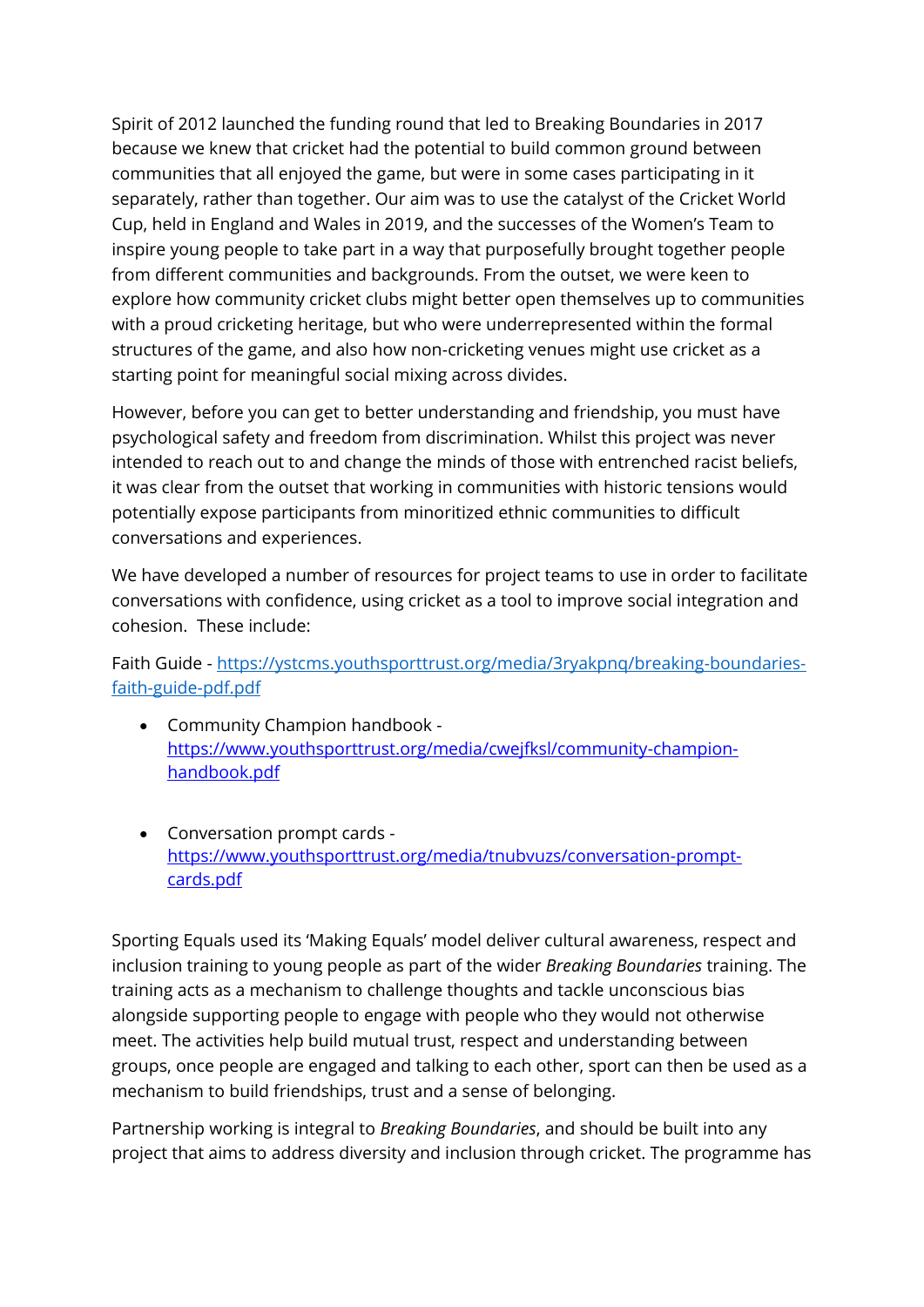found that it is critical to train individuals to help build respect, support local empowerment and work collaboratively to embed inclusion into delivery.

Our biggest success has been building trusted relationships between these providers and local community partners to ensure a level playing field and understanding of local issues and tensions.

Strengthened links established with local cohesion staff through preparation for and development of Community Leader Forums, have helped to focus the delivery on cohesion outcomes, alongside expert cohesion support. This consistent partnership engagement and facilitation is key to effective delivery.

Evaluation findings show that *Breaking Boundaries* is enabling the funded areas to undertake deliberate approaches to facilitating social connectedness between groups that had not previously come together, using local intelligence to identify and connect key groups where there are existing tensions or a lack of integration. This in turn allows for more equitable access to community activities, including cricket, because individuals feel more part of their wider community.

The best examples illustrate how the connectedness is used to underpin the development of a shared group ethos so that the participants work together during activities and therefore have a better understanding of each other, and better attitudes to diversity result. Weaker examples show how, without facilitation the groups fail to fully mix, do not develop a shared codesigned group ethos and thus facilitate improved attitudes to diversity. The message here for the ECB is therefore that it should actively facilitate the connecting of different community groups to help tackle discrimination in all forms.

### **Delivery Example: Building Partnership Connections, Manchester**

In Manchester, the *Breaking Boundaries* City Team, which included the project Coordinator and Local Authority Neighbourhood Teams, engaged local community organisation leads to come together monthly for social cricket themed get togethers known as Community Leader Forums.

Each get together involved a cricket themed activity, food, and an opportunity for organisations to share their views on local tensions and parallel lives. Each get together was 'hosted' at a different venue, the host provided a tour of their venue and background on the work their organisation does.

The first meeting was based at St Edmunds Church with a Christmas theme which involved a talk on the Spirit of Christmas, Christianity, and a tour of the church. The second meeting was held at the British Muslim Heritage Centre which included a tour of the venue and a talk on the contributions of British Muslims to UK society. Future meetings took place in the Sikh Temple, Community Youth Club and Black African based community centre.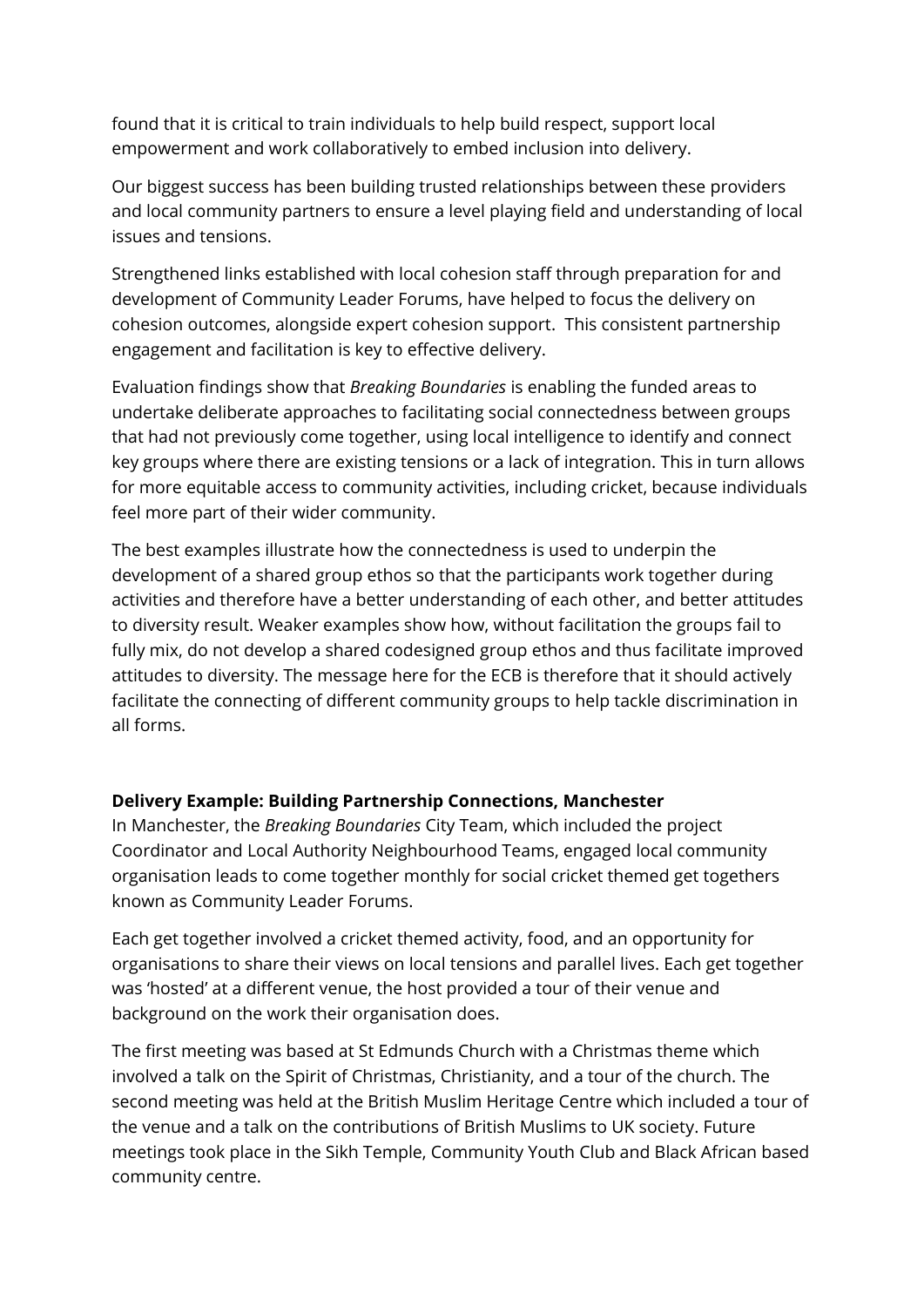The get togethers provide an opportunity for organisations to connect better with each other and increase attitudes to diversity by learning about other cultures and religions.

The groups now work as pairs, co designing and delivering regular activities, to learn more about each other's faiths, cultures and beliefs using sport as a tool. These sessions include a social opportunity that encourages conversations through a series of prompt cards, that encourages discussion about each other in a safe and closed environment.

*"The project has made the groups think about other organisations they may or may not share interests with and encouraged them to reach out. This is something that probably wouldn't happen, due to the nature of people's work, now they have a reason to get to know another organisation they wouldn't normally do." (Community Coordinator, Manchester)*

## **D) Complaints**

## *(16) What do you consider to be the main barriers to making a complaint related to discrimination or unfair treatment? How can they be removed?*

None of the young people taking part in *Breaking Boundaries* raised a specific grievance about unfair treatment they had experienced playing cricket.

However, young people taking part in our consultation explained that they were not confident that if they had concerns about racism and discrimination that these would be treated seriously. They explained that it was not clear how to report incidences of racism or discrimination, and young people did not have faith that these would be tackled appropriately if they did. The young people questioned what support was available for direct victims of racism if they were to report an incident, and also said that there needed to be clearer support for witnesses to racist incidents, especially where those witnesses also came from minoritized ethnic backgrounds themselves.

Grassroots organisations appear to be more adept at dealing with and preventing discrimination than more formal structures, and could lead the way in passing on their experiences. The consultation however did highlight that incidents often go unreported because the reporter may be seen as a troublemaker, and that people lack the confidence the matters will be dealt with.

There is a need for the ECB and individual clubs to be more transparent about how to report, deal with things quickly, and keep victims informed about the progress of a complaint throughout.

### **E) Governance**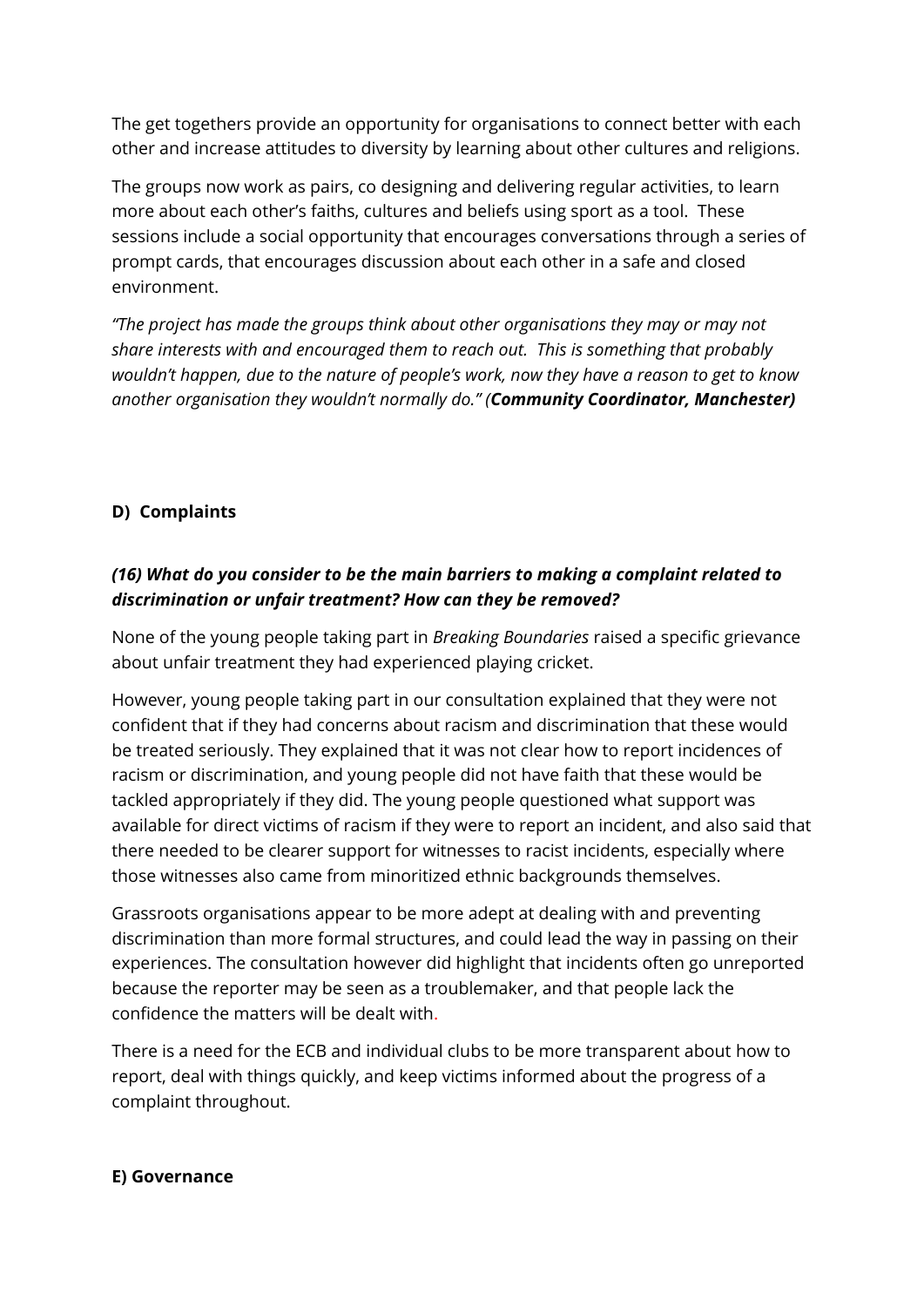*19. Do you think that the ECB's Inspiring Generations strategy and its associated plans (including the South Asian Action Plan, Transforming Women's and Girls' Cricket Action Plan and the EDI Plan) will be effective in engaging and supporting people from underrepresented groups to play cricket at both the recreational and professional level? - Yes/No/Somewhat/Don't know - Please explain why* 

Somewhat. We whole heartedly endorse aspects of this strategy for example that the ECB must "Develop cricket's role as a vehicle for delivering positive social impact" and that "Cricket has a unique opportunity to use its purpose of connecting communities and improving lives to make a positive difference in our modern and diverse society". This is what *Breaking Boundaries* is about. But to do this successfully we must move beyond a "South Asian Strategy" aimed at increasing participant numbers without fully engaging with why it is that some cricket clubs are not seen as places that are open to every community.

There has also been too much reliance, in our view, on "inter-faith" competitions, with different faith or ethnic groups competing against each other, rather than alongside each other as teammates. Where these occur, they should be seen as stepping stones to more integrated teams and events, and organisers must pay attention to the meaningful social mixing that can happen pre/post matches.

#### Strategies

Please find below 2 examples from *Breaking Boundaries* where different groups of people have socially mixed to participate together as one in cricket activities, with positive outcomes.

### **Bolly Bhangra, Birmingham.**

Aim was to facilitate mixing between women from different South Asian ethnic groups, to tackle underlying tensions between different groups of South Asian Women from Bangladeshi, Guajarati, and Pakistani backgrounds.

Activity was specifically designed to getting women active and improve cohesion, using elements of Bhangra fitness activities, and All Stars cricket sessions. Dance provided something that was familiar as a gateway into cricket which was less familiar to them.

*"I think getting the ladies in with the bhangra, and then introducing them to the cricket slowly has been the key here. They've enjoyed it, they don't realise their talents, when they think of cricket, they think it's a man's sport or they've never had an opportunity to play. Then [working together]…we'd incorporate bhangra moves and cricket moves together, and they really loved it." (Project Lead).*

Improved Social Connectedness: Starting the sessions as strangers and mixing from the start, by the end they became a bit of 'family'. This positive group dynamic was attributed in part to the women having the space to have open conversation – being out of their usual social circle or extended family. The local Coordinator also identified that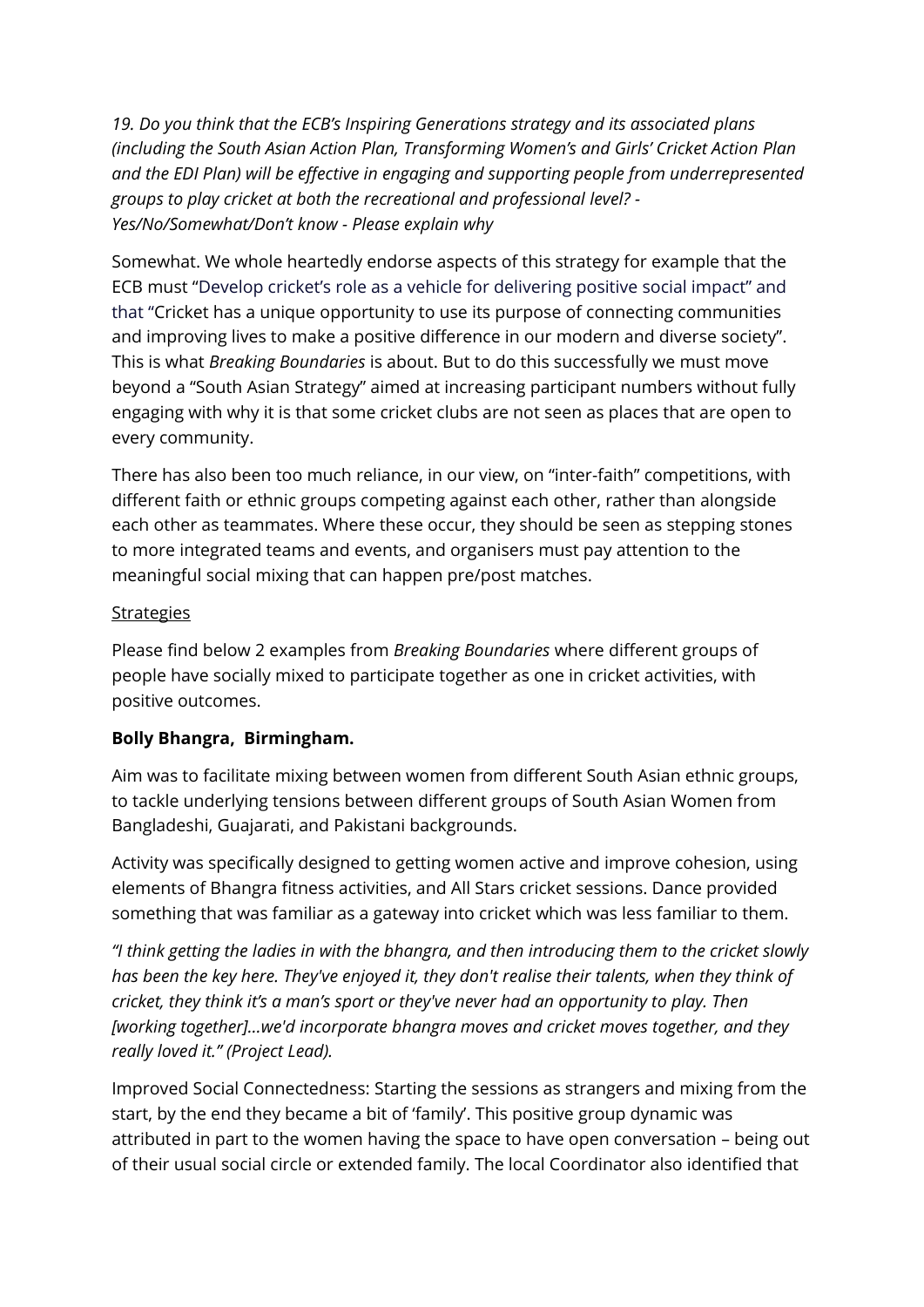good links were made to celebrate faith festivals relevant to participants increasing understanding of each other

Feeling empowered: From some participants there was a sense that they had been empowered to be open with others in the group about their challenges and issues, to women from other South Asian groups they had not met before.

Understanding the needs of targeted groups is key to developing and delivering engaging activities that support engagement and moves towards cricket and community participation

"*There's a lot of Asian communities here and a lot of Somalian communities so it is breaking down boundaries."* (Breaking Boundaries Participant, Birmingham)

## **2. Sri Lankan Youth Association and Slough Mitra Mandal, Slough**

Activity focused on regular cricket and badminton sessions to socially mix two community groups: Sri Lankan Muslim Association and Slough Mitra Mandal, a Sri-Lankan group, and an Indian group respectively, who have been noted as living parallel lives in the Baylis and Stoke wards.

The combination of two sports improved social connectedness using shared interests as a starting point and a neutral venue.

**Increased attitudes to diversity and community involvement –** Teams were mixed, and this shared approach encouraged them to feel more comfortable with each other and widen conversations beyond sport, exploring issues that might be affecting participant's lives, particularly those of the Sir Lankan community which is relatively new in the area.

**Sense of belonging-** The activity has newly brought together two groups who have then begun to understand each other better and therefore understand each other's place better within the local community and be engaged with others through facilitated social mixing.

## *It's been very good, meeting people who live in the same community as me, it's a very mixed group now…so it's doing exactly what it intended to do.*" (**Female participant, Indian).**

You can find further case studies and examples in this [Review and Reflection Report.](https://www.youthsporttrust.org/media/otll2cg0/review-and-reflection-report.pdf)

*20. Do you think that the ECB effectively and sensitively engages relevant stakeholders from diverse backgrounds to develop its plans and strategies? - Yes/No/Somewhat/Don't know - Please explain why*

More work is needed in this area to support wider engagement beyond ECB current networks, a lot of community and faith groups feel excluded as often they are not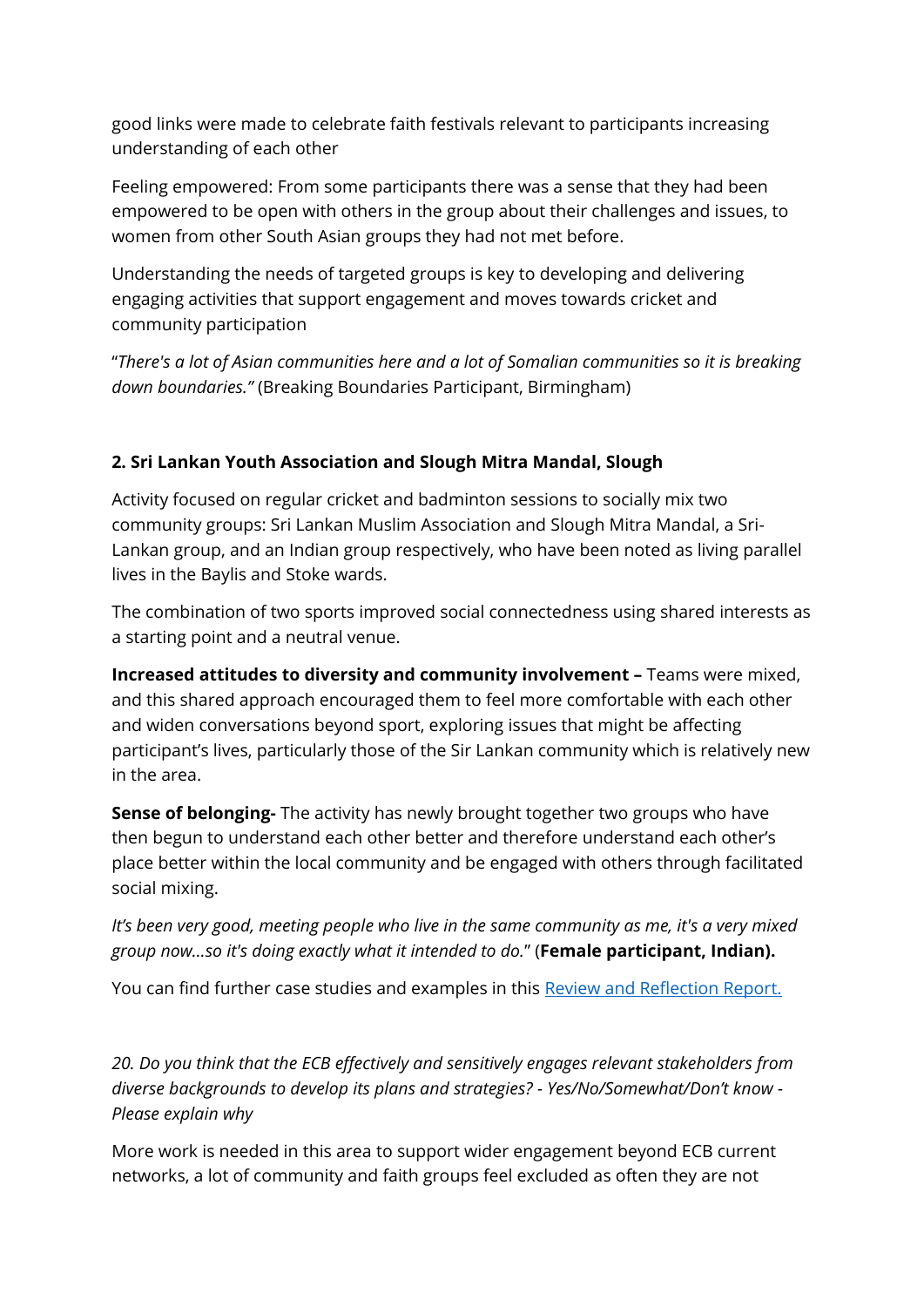within the systems. Working through partners is critical to get the reach into stakeholders from diverse backgrounds.

*22. What actions do you think the ECB and leaders within cricket more widely should be taking to make the game more equitable and inclusive? Of those actions, please identify the one you think is the most urgent.*

- Support existing initiatives like Breaking Boundaries and Wicketz over the long term to help use the power of sport to increase cohesion
- Work with community partners: We've worked with some fantastic community partners on *Breaking Boundaries*, such as [Aik Saath](http://www.aiksaath.com/) in Slough and St Edmund's Church and the British Muslim Heritage Centre in Manchester . These lynchpin organisations have the expertise and relationships that we need in order to bring people together through physical activity. The organisations – which include schools, community hubs and faith centres - will also reap the benefits of partnership working well beyond the project itself.
- Take time to understand the history of relationships between people from different communities, and between communities and local institutions. Local authority input has been key to *Breaking Boundaries* – with apprentices on the programme being hosted by, and learning from, the councils' cohesion and physical activity teams. But not everyone has a positive view of their local council, and so building trusting relationships between project leads and local organisations takes a long time. Likewise, if a community group has had a negative experience with a cricket club or foundation before, however thoughtful the new initiative, it will take time and effort to repair that damage.
- Ensure that activities build meaningful social mixing opportunities: A cricket match itself is not enough to bring people together, particularly if you have groups travelling to the grounds separately, playing a competitive match against each other and going home. All of our sessions include social time – ideally with food - before and after the sport, focus on games and activities more often than formal matches, and allow whole families to mix together across generations, rather than concentrating just on children.
- Give genuine leadership opportunities to young people from all backgrounds: *Breaking Boundaries* puts young people in the lead at all levels, with an apprentice in each city coordinating the programme, and young community champions who can shape the activities (and apply for funding to do put them on!) In our evidence, we share findings from a youth consultation conducted